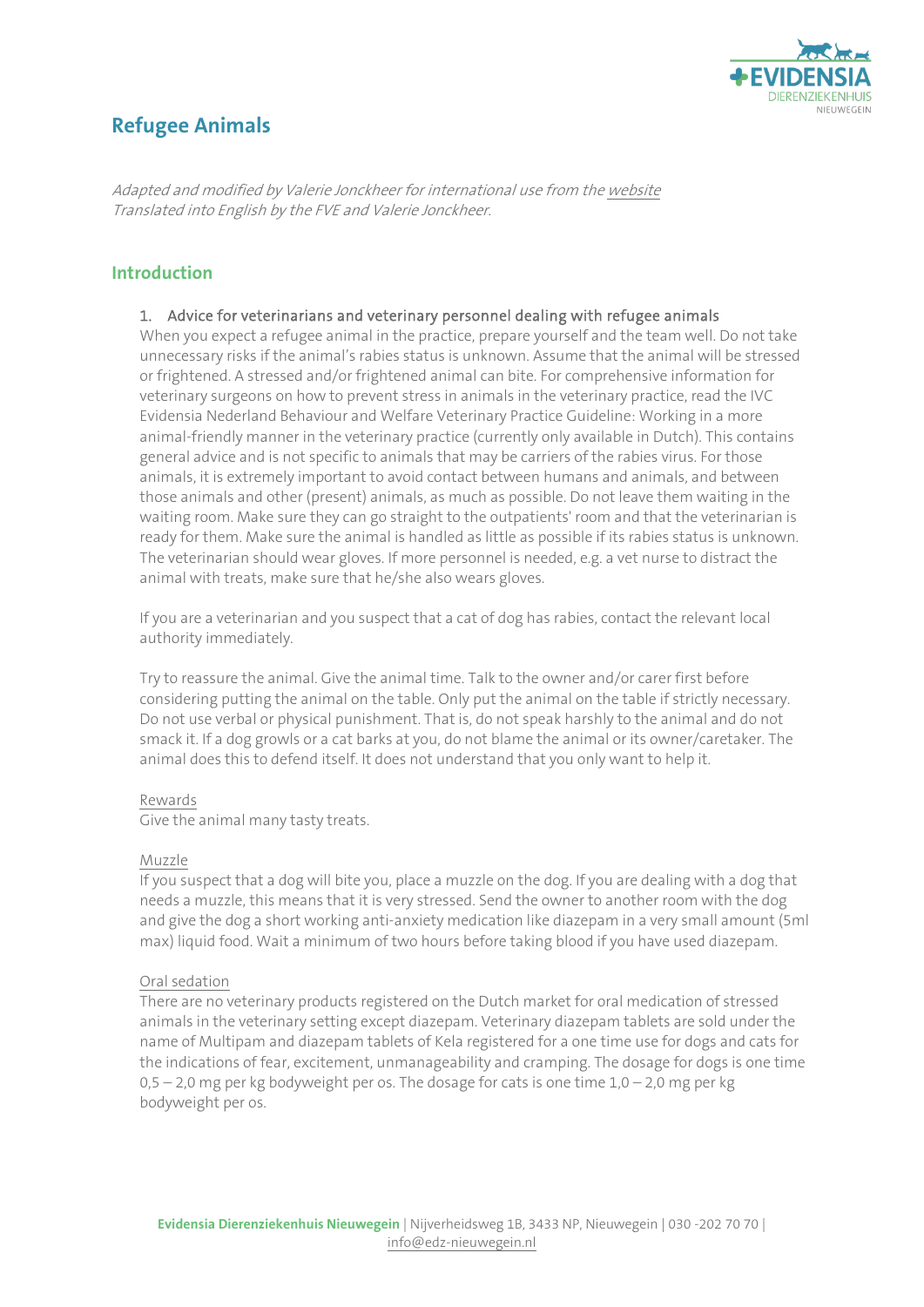

# Intramuscular sedation

In the case that diazepam is not sufficient and does not help the animal sufficiently you can go over to intramuscular sedation. In that case you should follow the advice of IVC Evidensia Netherlands anaesthesiologie "Guideline on anaesthesia for healthy dogs and cats" (currently only available in Dutch).

Below is the advice (distributed and amended below with the permission of the Department Chairman Mr. Hugo van Oostrom) for healthy dogs and cats.

With restless or anxious dogs, it is preferable to administer premedication calmly intramuscularly rather than intravenously (via a cannula). With cats, intramuscular administration is always preferable. This can be done preferably in the dorsal regions.

For intramuscular premedication, the dosage (for a non-painful procedure such as an inoculation or blood sampling):

- Dexmedetomidine (e.g. sedadex) 5 microgram/kg (LG patient x 5 / 500 = number of ml), Or
- Medetomidine (e.g. sedastart) 10 microgram/kg (patie't's LG  $\times$  10 / 1000 = number of ml).

### In combination with:

Butorphanol (e.g. butomidor) 0.3 mg/kg (patie't's LG x 0.3 / 10 = number of ml). For optimal effect, place the animal in a quiet environment for at least 10 minutes.

For very restless or anxious animals, administer intramuscularly (during a non-painful procedure such as vaccination or blood sampling):

- Dexmedetomidine (e.g. sedadex) 5 microgram/kg (LG patient x 5 / 500 = number of ml), Or
- Medetomidine (e.g. sedastart) 10 microgram/kg (patie't's LG  $\times$  10 / 1000 = number of ml).

In combination with:

- Ketamine (e.g. anesketin) 1.5 mg/kg (LG patient x  $1.5 / 100$  = number of ml)
- Midazolam 0.2 mg/kg (LG patient x 0.2 / 5 = number of ml)
- Butorphanol (e.g. butomidor) 0.3 mg/kg (LG patient x 0.3 / 10 = ml)

Poorly approachable animals can usually be injected calmly using a thin infusion extension line.

Does the animal have behavioural problems? Then look at the advice from the IVC Evidensia Netherlands Behaviour and Welfare on behavioural therapy and training in animals (currently only available in Dutch).

# Clic[k here](https://youtu.be/jCBCg47udTY) for an informative film on how to vaccinate dogs in a welfare-friendly manner (in Dutch but the actions are clear).

Clic[k here f](https://youtu.be/5zZKhG87Iuw)or an informative film on how to perfrom a blooddraw from a dog in a welfare friendly manner (in English).

Clic[k here f](https://youtu.be/O3ge7kUHF94)or an informative film on how to perform a bloodraw from a cat in a welfare-friendly manner (in English).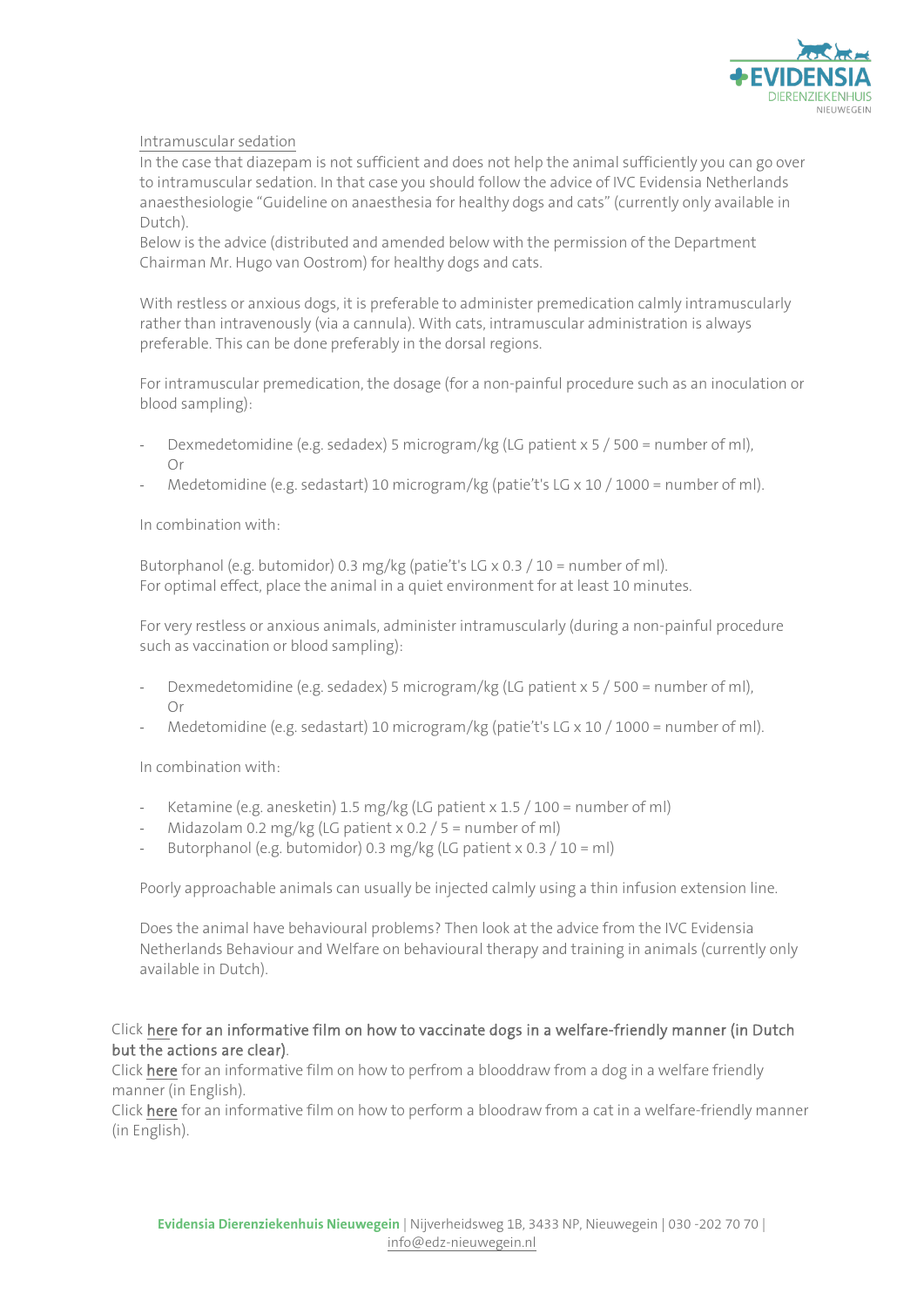

# 2. Advice for owners, host families or care takers of refugee animals

If you receive a dog or cat from a disaster area, with or without an owner, try to leave the animal in peace. Do not try to pet the animal, lift it up, etc. If the animal seeks contact with you, e.g. a cat comes to give you a hug or a dog puts his chin on your lap, then you can consider stroking the animal.

Provide a safe place for the animal where it has access to food and water and possibly a litter box. Certainly do not touch the animal if its rabies status is unknown.

It may help to improve the anim'l's olfactory environment. For dogs, use a room where a CEVA Adapti3aporizerer has been plugged in for at least a day, and for cats use a CEVA Optimu3aporizerer.

Dogs can be kept separate by teaching them to lie behind a stair gate or in a crate. It is important to make this fun/fun for the dog and teach him to go there on command. How do you do this? See our Information Sheet: Restricting dogs in an animal friendly way (currently only available in Dutch).

Keep cats indoors for at least 6 weeks before considering giving them access to the outdoors (if they were originally outdoor cats). Keep dogs on a lead and only let them loose in off-leash areas when you are sure that the dog does not have rabies and that you also know that the dog is social towards dogs and other animals, as well as people.

Never be angry with the animal and do not punish it.

If the animal has medical or behavioural problems, consult a vet.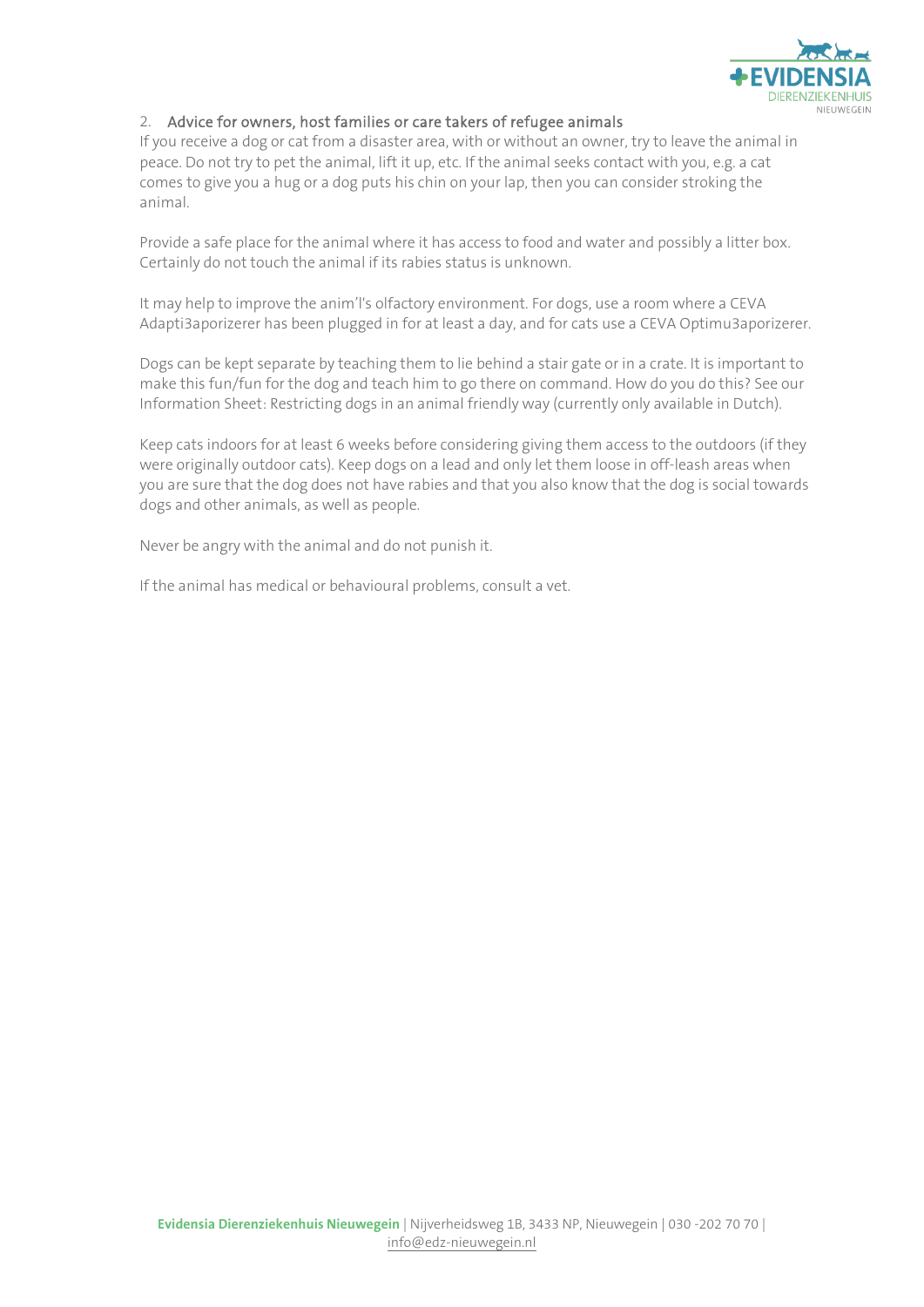

Disclaimer:

The information given has been made available as quicly as possible, given the situation in the Ukraine. It may be modified again in the future.

Although it is written with great care, IVC Evidensia NL, FVE and the author Valerie Jonckheer take no responsibility for errors or inaccuracies. The recommendations are genera land may not be appropriate in an individual case. Thus it may be necessary to consult a veterinarian in some cases for more specific advice for an individual animal.

This document mag not be altered in any way without written permission from Valerie Jonckheer.

# **Instruction Sheet: Use of Pheromones and Supplements in Refugee Cats in the temporary shelter.**

Below is the advice that volunteers can give to the owners of refugee cats regarding with regard to:

# 1. Pheromones

Feliway® has some products for cats that contain pheromones. Pheromones are chemical substances used in communication that the cat can perceive. These substances can help make cats feel more relaxed.

There are 2 products available that can be used (or given away if available):

- A Feliway® Classic spray.

This spray should be sprayed in the environment of the cat (on blankets, baskets etc). It must NEVER be sprayed on the cat. Use the spray 15 minutes before on the materials and only let the cat come there after this 15-minute period.

## The Feliway® vaporiser.

This is a vaporiser that can be put in an electical socket near (or in the same room as) the cat. In a large hallway this will dissipate quickly. But give this vaporiser to the owners of the cat, so they can use it in the host family. Leave the vaporiser plugged in all day. Ideally you should start 24 hours hours in advance, if this is not possible, start as soon as possible.

#### 2. Supplements

To reduce the stressful experience for the cat, it is possible to use a calming dietary supplement, called Zylkène®. This product is based on a milk protein, which can help encourage relaxation. You can give this product to the cat owners. Make sure that you give the right dosage! The dosage of Zylkène® for cats is:

a. The first 2 weeks 1x per day 30 mg/kg (that is 1x per day 1-2 capsules of 75 mg, depending on the weight of the cat). The average adult cat weighs approximately 5kg.

b. after 2 weeks, give for another 6 weeks 1x per day 15 mg/kg (that is 1x per day 1-2 capsules of 75 mg, depending on the weight of the cat).

#### 3. Cat shelters

Cats like to hide. Give the owners, as soon as they have shown up, the instructions to set up a nice box for the cat (with Feliway® spray and see also the information sheet: 'EDZNG 10-point list for dog and cat owners'). Make sure that a cat house is placed in the crate. Look carefully at how these houses should be put together, this is described on the back of the packaging. If feliway cardboard cathouses are not available, use a cardboard box.

See also the information sheet: 'EDZNG 10 point list for dog and cat owners'.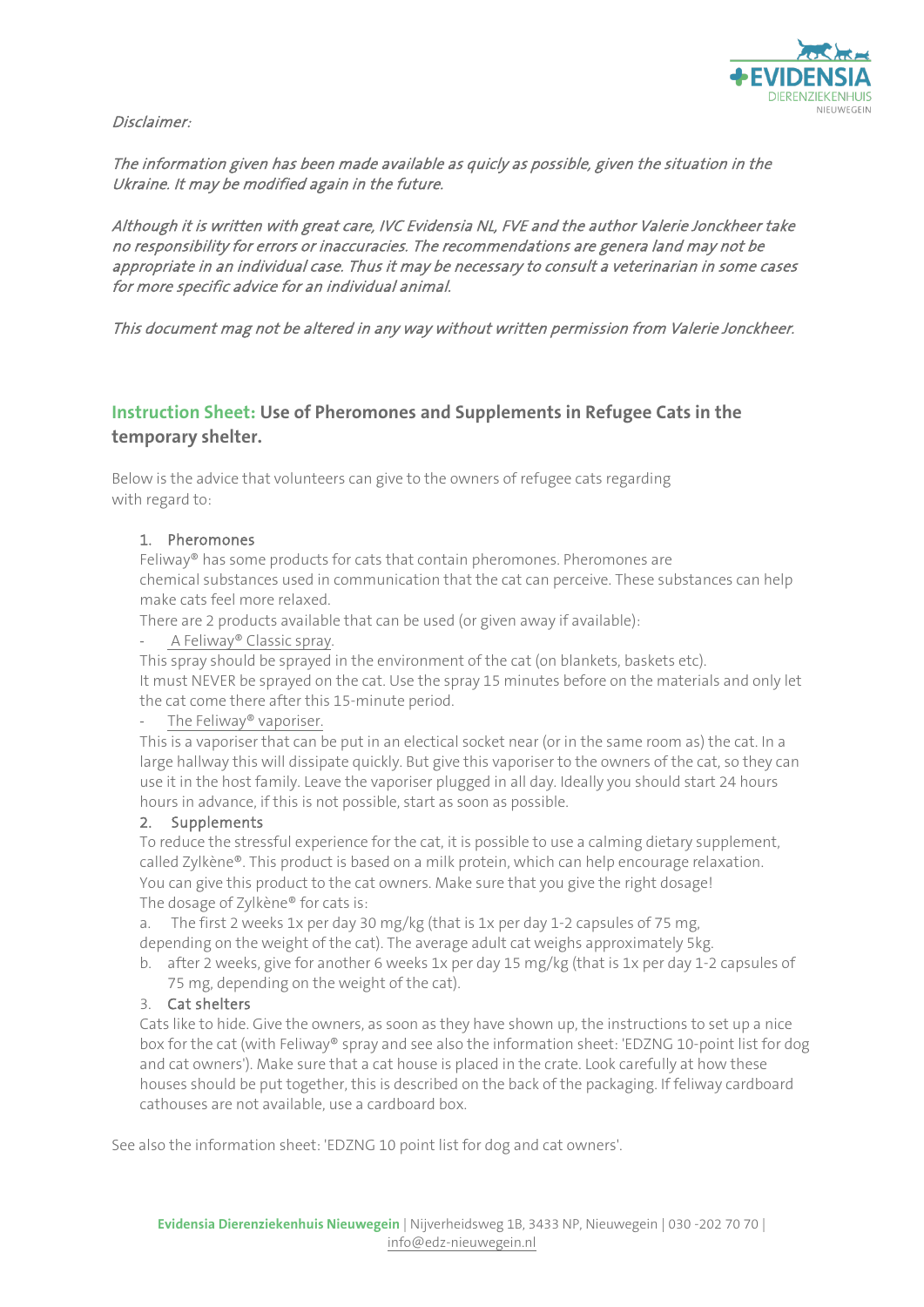

# **Instruction sheet: pheromones and supplements for refugee dogs**

Below is the advice that volunteers can give to the owners of refugee dogs regarding with regard to:

# 1. Pheromones

Adaptil® has some products for dogs that contain pheromones. Pheromones are chemical substances involved in communication that dogs can perceive. These substances can make dogs feel more relaxed.

relaxed.

There are 2 products that can be used (or given away):

An Adaptil® Classic spray.

This spray should be sprayed in the dog's environment (on blankets, baskets etc). Never use it on the dog itself. Use the spray 15 minutes before on the materials and only let the dog come in contact with item where the Adaptil has been sprayed after this 15-minute period of absorption.

- The Adaptil® collar.

This is a pheromone collar that the dog can wear around its neck. Make sure that it is not too tight, as it will be uncomfortable for the animal. There are different sizes, look at the packaging for the right size for the individual animal. This collar is not dangerous for humans. Make sure the collar does not get wet too often as it will not work as well. If it is raining and the collar accidentally gets wet, it is not a big problem. When it dries up the the collar will give off pheromones again but do not let the dog swim with the collar on. The collar works for 1 month and then it needs to be replaced for the best effect.

# 2. Supplements

To reduce the stressful experience for the dog, it is possible to use a calming nutritional supplement, called Zylkène®. This product is based on a milk protein, which may help promote a relaxed feeling. You can give this product to dog owners. Make sure that you give the right dosage! The dosage of Zylkène® for dogs is:

a. the first 2 weeks 1x per day 30 mg/kg

i. Depending on the weight of the dog, give 1 or more capsules at a time of the 75mg, 225mg or the 450mg.

ii. As an example: a dog of 30 kg then gets 1x per day 2 capsules of 450mg Zylkène®.

b. after 2 weeks, give another 6 weeks 1x per day 15 mg/kg

i. Depending on the weight of the dog, you give 1 or more capsules at a time of the 75mg, 225mg or the 450mg.

ii. As an example: a dog of 30 kg would then receive 1 capsule of the 450 mg Zylkène®.

See also the information sheet: 'EDZNG 10-point list for dog and cat owners'.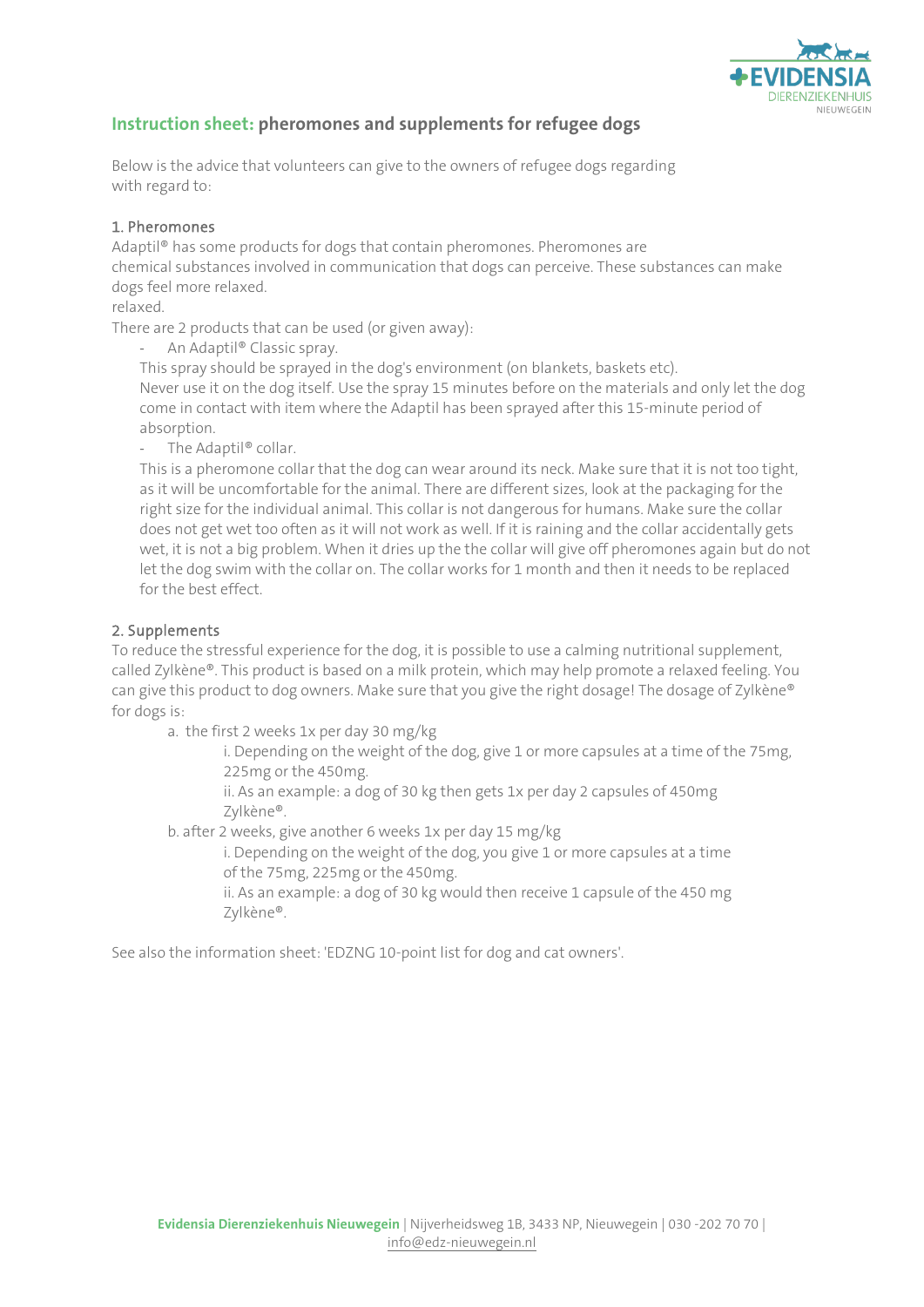

# Instructions for staff/volunteers – Refugee animals

Thank you for helping with the refugee animals. Please pay attention to the following points:

1. Leave the animals alone, do not talk to them and never touch them.

Despite the fact that the animal might have rabies (but the chance is very small), it could also be stressed even if you mean well and even if you are an animal lover.

- 2. Make sure that the animal owners are adequately informed about where supplies and care can be found for their animal (food/drink/bench/cats, blankets etc.).
- 3. Give an animal owner the note "EDZNG 10 point list for dog and cat owners" and explain it to them.
- 4. Warn other staff and refugees to leave the animals completely alone.